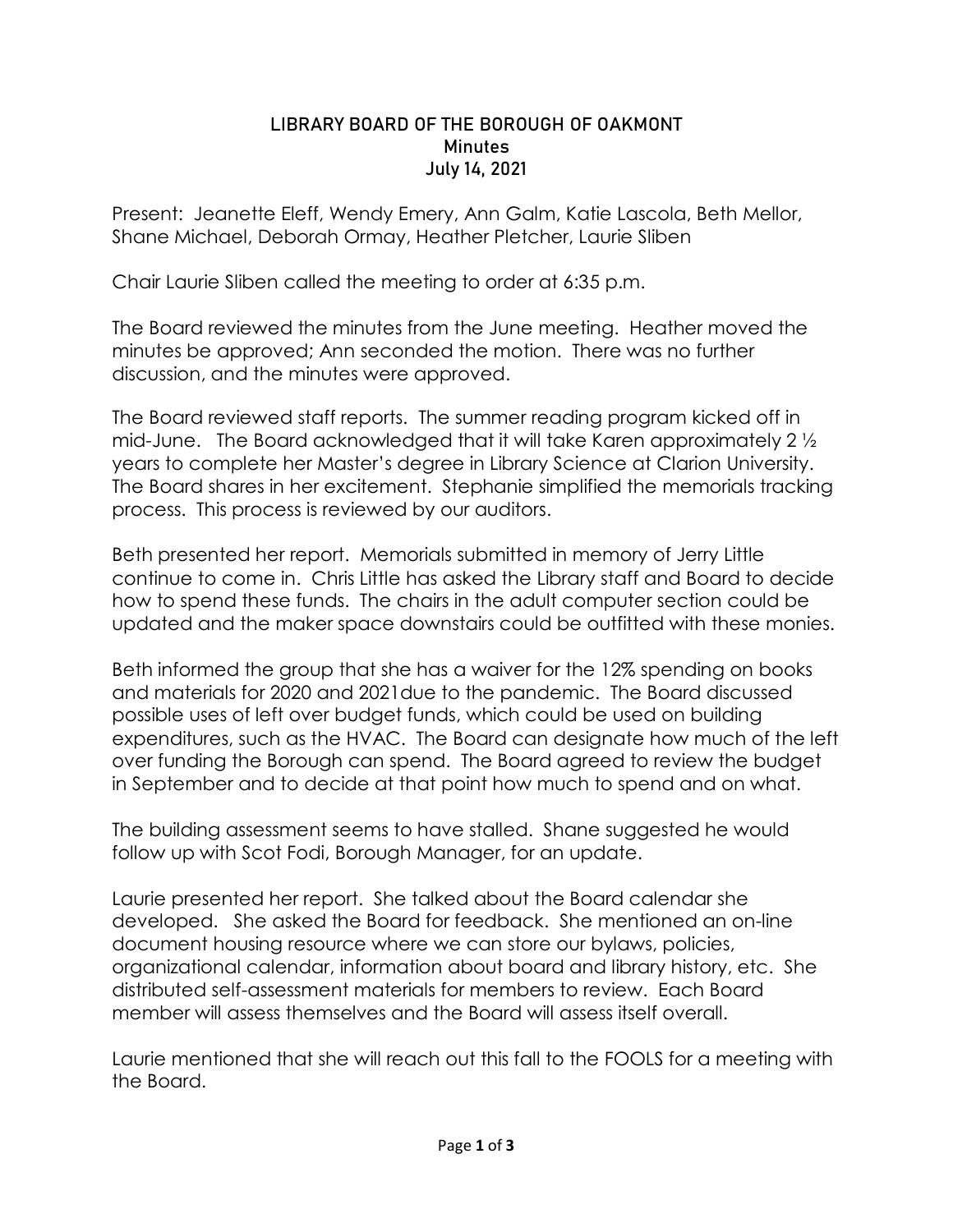The Virtual 5K that occurred over the  $4<sup>th</sup>$  of July holiday earned \$770.00! Thank you to all who participated.

Wendy reviewed the financial report. The endowment fund gained \$8000.00. Merchandise sales are up. The RAD monies were lowered in January but then boosted back up in June. Automatic renewals will reduce book fines income. Some line items are under budget. Beth and Wendy will meet to review those line items.

Jeanette reported looking for updated summer Verona newsletters. She will distribute them to the Board once they're available. She volunteered to distribute whatever flyers we might have to advertise our fund raisers and programs. She reminded the Board that Verona's 150<sup>th</sup> anniversary celebration is September 18. Beth assured Jeanette that staff from the Library's Children's Department will be there.

Deborah sought the Board's approval for the Library's involvement in the upcoming Touch A Truck event on October 3. The Board stressed that they will put limits on what activities the Library will be doing for this event. We need to know what the Lion's Club expectations of us are. Heather moved that the Library support the Touch A Truck event with the stipulation that we will have limited involvement; Wendy seconded the motion. There was no further discussion, and the motion carried.

Katie updated the Board on the upcoming Bikes for Books event. Bikes for Books will be Saturday, August 21, with participants meeting at the Library at 8:30 a.m. People can decorate their bikes. Materials for decorating will be available at the meet up location. The parade begins at the Library, proceeds down Allegheny River Boulevard, turns right onto College, proceeds along Allegheny Avenue, and then winds up at Riverside Park where folks can enjoy familyfriendly activities. The digital sign by the viaduct from Verona into Oakmont will advertise the event. Businesses have offered to sponsor Bikes for Books. Mike DiVittorio will be covering the action for the newspaper.

Ann and Heather updated the Board regarding our "Truck on Down" fund raiser. The event will be Sunday, August 29 from 3-6 p.m. School starts August 26. To insure the children get a flyer about "Truck on Down," Heather and Ann were advised to get the flyer to the district's administrative offices for review and approval. Progression Bistro is a Verona-based food truck. It will offer kid-friendly food. Pappy's Popcorn has 12 flavors of popcorn. Sweets for the Street has 18 flavors of ice cream. The food trucks will give the Library a percentage of their sales, which will most likely be 10%.